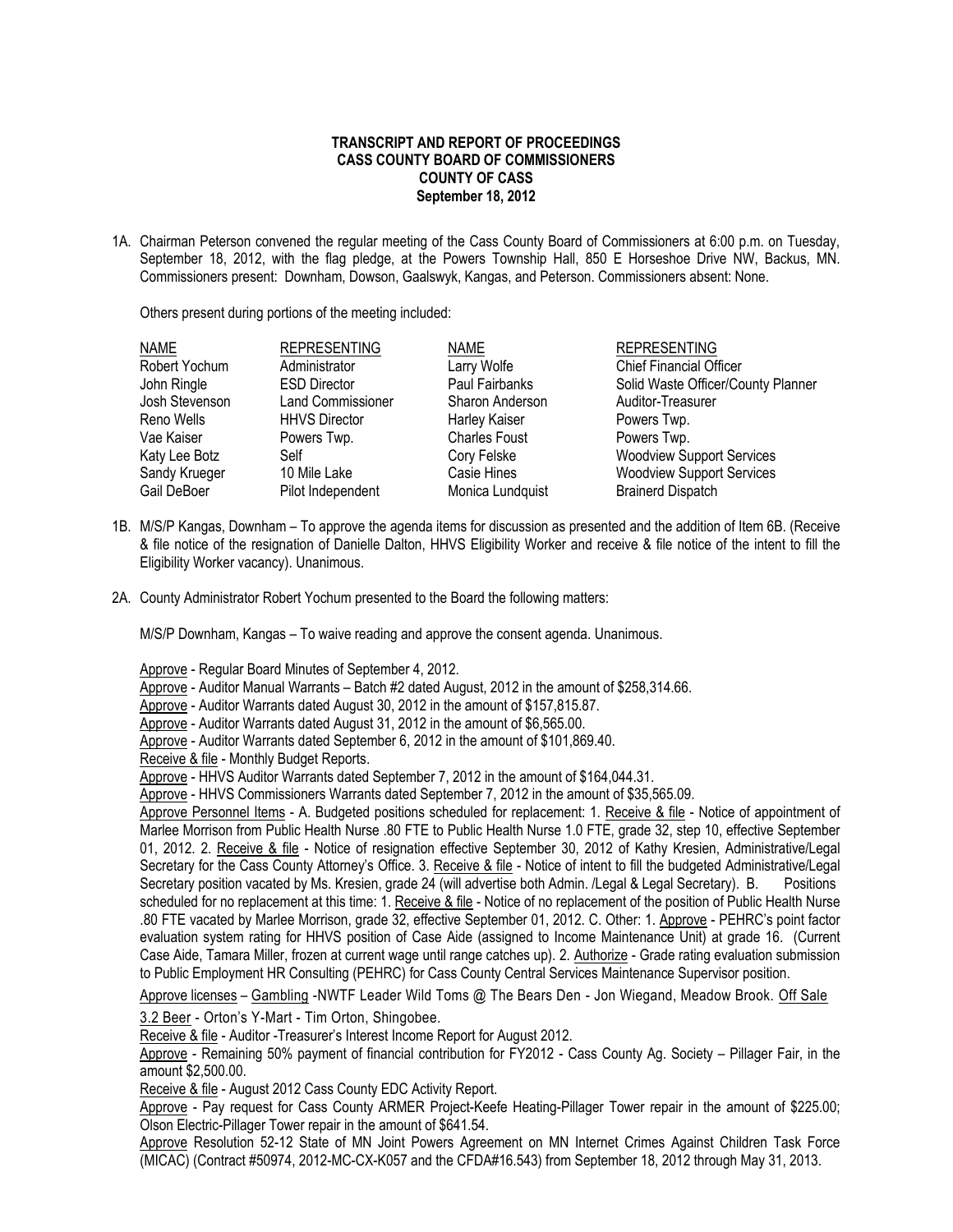Commissioner Downham offered Resolution No. 52-12 and moved its adoption, Commissioner Kangas seconded:

## RESOLUTION APPROVING STATE OF MINNESOTA JOINT POWERS AGREEMENTS WITH THE COUNTY OF CASS ON BEHALF OF ITS COUNTY ATTORNEY AND SHERIFF'S OFFICE

WHEREAS, the County of Cass on behalf of its Prosecuting Attorney and Sheriff's Office desires to enter into Joint Powers Agreements with the State of Minnesota, Department of Public Safety, Bureau of Criminal Apprehension to use systems and tools available over the State's criminal justice data communications network for which the County of Cass is eligible. The Joint Powers Agreement further provide the County of Cass with the ability to add, modify and delete connectivity, systems and tools over the five year life of the agreement and obligates the County of Cass to pay the costs for the network connection.

NOW, THEREFORE BE IT RESOLVED, by the County Board of Commissioners of Walker, Minnesota as follows:

- 1. That the State of Minnesota Joint Powers Agreements by and between the State of Minnesota acting through its Department of Public Safety, Bureau of Criminal Apprehension and the Cass County Sheriff's Office on behalf of its Prosecuting Attorney and Sheriff's Office, are hereby approved. Copies of two Joint Powers Agreements are attached to this Resolution and made a part of it.
- 2. That the Sheriff, Tom Burch, or his or her successor, is designated the Authorized Representative for the Cass County Sheriff's Office. The Authorized Representative is also authorized to sign any subsequent amendment or agreement that may be required by the State of Minnesota to maintain the Cass County's connection to the systems and tools offered.
- 3. That the County Attorney, Christopher Strandlie, or his or her successor, is designated the Authorized Representative or the Prosecuting Attorney. The Authorized Representative is also authorized to sign any subsequent amendment or agreement that may be required by the State of Minnesota to maintain the Cass County's connection to the systems and tools offered by the State.
- 4. That Jeff Peterson, the Board Chairman of the Cass County Board of Commissioners and Robert H. Yochum, the County Administrator, are authorized to sign the State of Minnesota Joint Powers Agreements.

Resolution No. 52-12 was adopted by majority vote: Ayes: Downham, Dowson, Gaalswyk, Kangas, Peterson. Nays: None.

Receive & file - South Country Health Alliance equity reimbursement payment in the amount of \$242,700.68.

Approve - Walker/Hackensack/Akeley Early Childhood Collaborative Agreement contract from September 1, 2012 to August 31, 2013.

Approve - Pillager/Pine River/Backus Early Childhood Collaborative Agreement contract from September 1, 2012 to August 31, 2013.

Approve - Cancelling outstanding checks on September 18, 2012 as presented.

## Auditor's Warrants

| Check #131064 | 05-19-11 Scoep INC                  | \$<br>20.00 |
|---------------|-------------------------------------|-------------|
| Check #131983 | 07-14-11 Wood, Larry                | \$<br>21.09 |
| Check #132499 | 08-18-11 Nelson, Brett              | \$<br>5.03  |
| Check #132623 | 09-01-11 Action Title               | \$<br>61.38 |
| Check #132920 | 09-15-11 Young, William             | \$<br>85.00 |
| Check #133693 | 11-03-11 Mahowald, Bernard + Judith | \$<br>27.26 |
| Check #133860 | 11-10-11 Melson, John               | \$<br>23.44 |
| Check #134069 | 12-01-11 Executive Title            | \$1,119.74  |
|               | Subtotal                            | \$1,362.94  |
| <b>HHVS</b>   |                                     |             |
| Check #406867 | 01-21-11 Martin, Samantha           | \$<br>20.00 |
| Check #408970 | 05-20-11 Wolter, Janna              | \$<br>14.60 |
| Check #409042 | 06-10-11 Thompson, Catherine        | \$<br>47.66 |
| Check #409043 | 06-10-11 Vital Records              | \$<br>7.00  |
| Check #409473 | 06-24-11 Wolter, Janna              | \$<br>10.00 |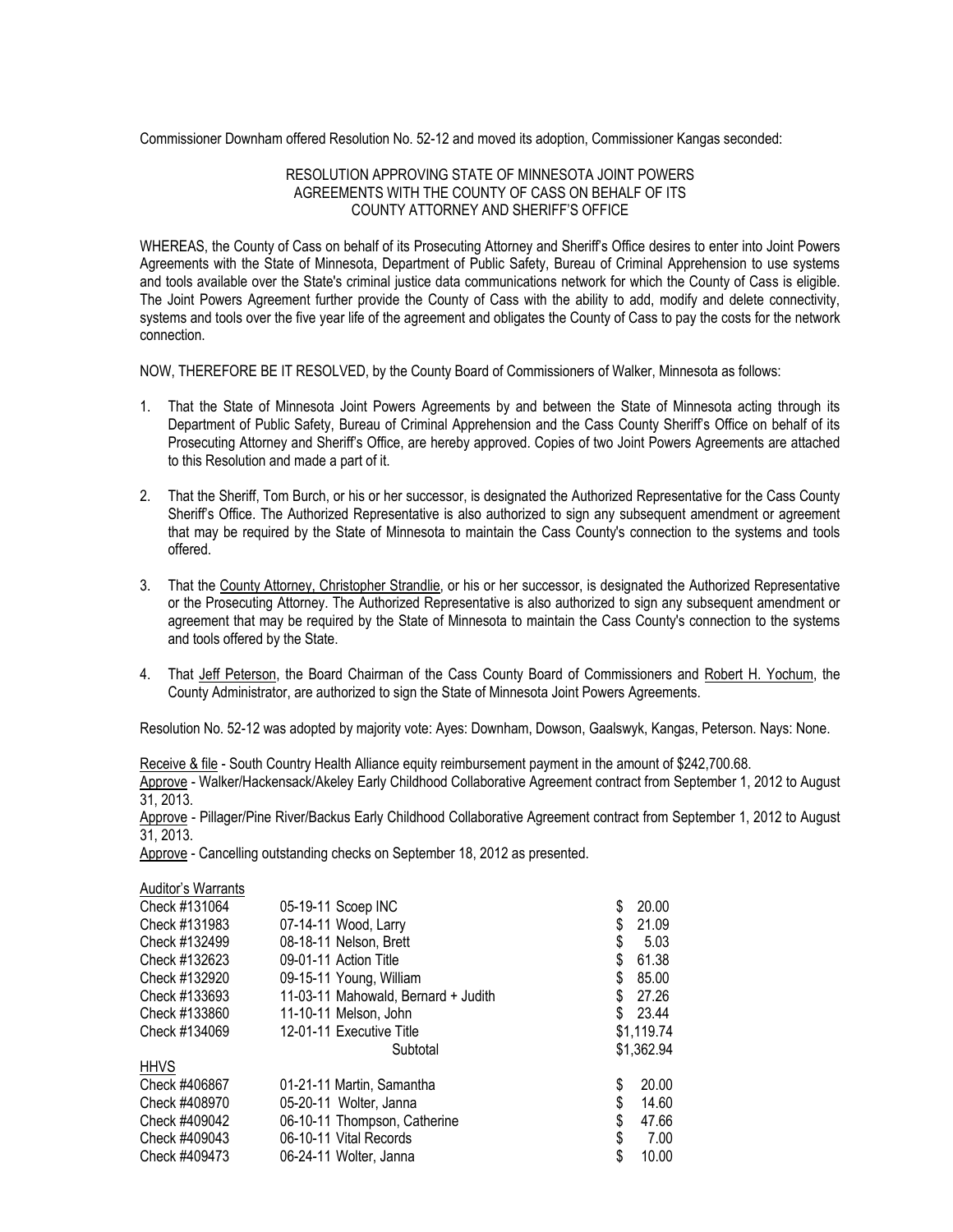| Check #409558                               |             | 07-08-11 Dykema, Dorothy          |                                 |          | 26.27      |               |
|---------------------------------------------|-------------|-----------------------------------|---------------------------------|----------|------------|---------------|
| Check #410884                               |             | 10-17-11 Kendrick, Kathy          |                                 |          | 12.00      |               |
| Check #411437                               |             | 11-04-11 Nordahl, Stan            |                                 |          | 49.95      |               |
| Check #412243<br>12-23-11 Formost Insurance |             |                                   |                                 | S        | 203.25     |               |
|                                             |             | Subtotal                          |                                 | \$       | 390.73     |               |
|                                             |             | Total for checking account #80374 |                                 |          | \$1,753.67 |               |
| Over-Remittance Account                     |             |                                   |                                 |          |            |               |
| Check#18899<br>09-28-2011                   |             | Title Nexus LLC                   |                                 |          | \$2.00     |               |
|                                             |             | Total amount for Account #80408   |                                 |          | \$2.00     |               |
| Sheriff's Trust Account                     |             |                                   |                                 |          |            |               |
| 22 checks from 2011                         |             |                                   |                                 |          | 448.50     |               |
|                                             |             | Total for Account #314658         |                                 |          | \$448.50   |               |
| Grand total of 2011 outstanding checks:     |             |                                   |                                 |          | \$2,204.17 |               |
|                                             |             |                                   |                                 |          |            |               |
| Approve Assessor's Office Abatements -      |             |                                   |                                 |          |            |               |
| Location                                    | Parcel ID   | Action                            | Current                         | Proposed |            | Tax \$ Change |
| 2012                                        |             |                                   |                                 |          |            |               |
| Oliver Agerlie                              | 20-909-4353 |                                   | <b>Cancel Personal Property</b> | \$4,000  | $$ -0 -$   | (\$22.00)     |
| Leech Lake Township                         |             | (Travel Trailer)                  |                                 |          |            |               |
|                                             |             |                                   |                                 |          |            |               |

Receive & file - Payment of \$212,000.00 for the Deep Portage Energy LCCMR Grant Project from the State of MN DNR. Receive & file - Correspondence from Enbridge Energy, LLC. regarding Line #67 Station upgrade project. Authorize - Purchase and placement of "No Firearm Discharge" signs within 1,000ft. of the Walker/Hackensack Solid Waste Transfer Station Buildings.

2B. County Administrator Yochum summarized the September 18, 2012 Ad-Hoc Committee meeting on Solid waste & Recycling Contracts (Gaalswyk, Kangas). Mr. Yochum explained each of the options reviewed by the committee for both disposal and transportation. The Ad-Hoc Committee recommended Option #3 with Stockman Transfer providing transportation and Waste Management providing disposal at Elk River, MN in the amount of \$26.08 per ton, (taxes & fees will also be charged as applicable) beginning November 1, 2012 for a period of 60 months. Administrator Yochum presented the form of agreement with Waste Management for approval by the Board.

ESD Director John Ringle, and County Planner/Solid Waste Administrator Paul Fairbanks reported reviewing five service proposals from Stockman Transfer with the Ad-Hoc Committee: 1.) Transporting municipal solid waste from the Pine River Transfer Station to the Elk River Landfill, 2.) Accepting and loading municipal solid waste at Pine River, 3.) Conducting the Household hazardous waste program at the Pine River Transfer Station and 6 remote sites per year, 4.) Performing the commercial cardboard collection program, and 5.) Processing and transporting recyclables. The Ad-Hoc Committee recommended that service proposals 1, 2, & 3 be prepared in contract format for presentation to the Board, and that service proposals 4 & 5 be tabled for additional review by the committee.

M/S/P Kangas, Gaalswyk – To authorize the Chairman to execute the agreement as presented with Waste Management of Minnesota, Inc. for Industrial Waste Services & Disposal at the Elk River Landfill in the amount of \$26.08 per ton, (taxes & fees will also be charged as applicable, and the disposal rate is subject to rate increase per exhibit A of the agreement) beginning November 1, 2012 for a period of 60 months, and further, to prepare a contract with Stockman Transfer of Pine River for: 1.) Transporting municipal solid waste from the Pine River Transfer Station to the Elk River Landfill, 2.) Accepting and loading municipal solid waste at Pine River, and 3.) Conducting the Household hazardous waste program at the Pine River Transfer Station and 6 remote sites per year. Unanimous.

3A. Chief Financial Officer Larry Wolfe summarized the Insurance Committee Meeting of September 7, 2012. Items discussed included: 2011 financial trends, 2012 budget estimates, and 2012 plan review. Mr. Wolfe reported unanimous recommendations from the Committee: 1.) To approve the 2012 monthly premium cost by plan and contribution calculation, 2.) To approve the renewal summary of changes for 2013 as presented, 3.) To approve the 2013 plan administration contract renewals: Cafeteria Plan Administration and Flex Accounts (TASC), Health Care Savings Accounts (BC/BS Select), Life Insurance (MN Mutual through Integrity), Short & Long Term Disability & Dental (Assurant through Integrity) and, 4.) To establish open enrollment beginning November 19, 2012 through December 3, 2012.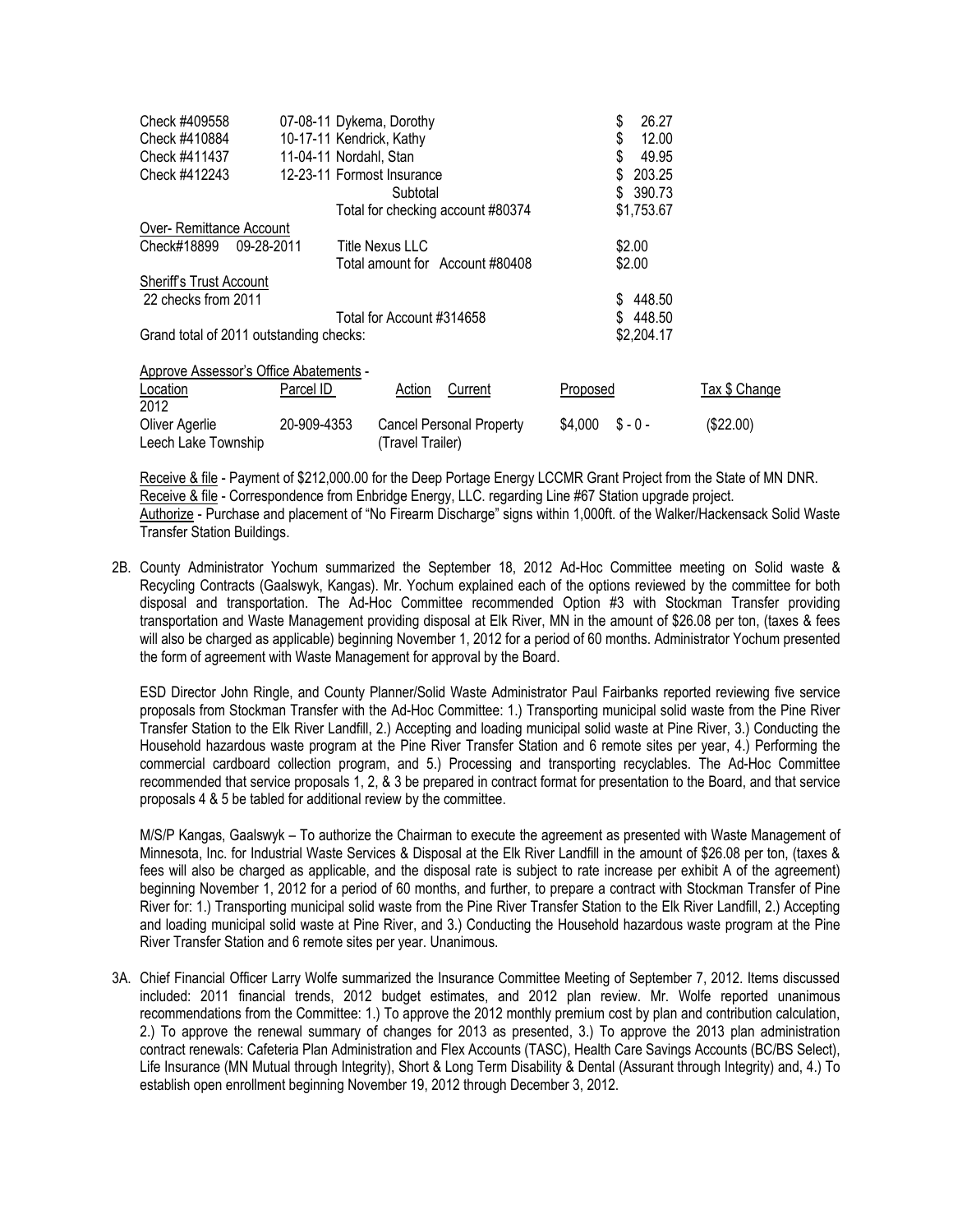M/S/P Dowson, Downham – To approve the recommendations of the Insurance Committee: 1.) To approve the 2012 monthly premium cost by plan and contribution calculation, 2.) To approve the renewal summary of changes for 2013 as presented, 3.) To approve the 2013 plan administration contract renewals: Cafeteria Plan Administration and Flex Accounts (TASC), Health Care Savings Accounts (BC/BS Select), Life Insurance (MN Mutual through Integrity), Short & Long Term Disability & Dental (Assurant through Integrity), and 4.) To establish open enrollment beginning November 19, 2012 through December 3, 2012. Ayes: Downham, Dowson, Kangas, Peterson. Nays: Gaalswyk.

- 3B. Mr. Wolfe presented the 2012/2013 propane request for proposals for Cass County Facilities including: Cass County Courthouse (approximately 40,000 gallon seasonal usage), HHVS Building (approximately 22,000 gallon average seasonal usage), Highway Department locations in Walker (approximately 12,000 gallon seasonal usage), Remer (approximately 3,000 gallons seasonal usage), and Longville (approximately 3,500 gallons seasonal usage), Cass County Land Department located at 218 Washburn Ave East, Backus (approximately 400 gallons seasonal usage), Cass County Land Department Shop located at 121 Front St S, Backus, MN (approximately 700 gallons seasonal usage), the Longville Ambulance Subordinate Service District located at 5200 State Hwy. 84, Longville (approximately 1,200 gallons seasonal usage), and the Deep Portage Conservation Learning Center at 2197 Nature Center Drive, NW, Hackensack (approximately 5,000 gallons seasonal usage). The Courthouse and Walker Highway facilities have 18,000 gallon tanks which can receive transport load deliveries, others will be serviced with bulk trucks. Mr. Wolfe expects bid results to be reported at the regular meeting of October 2, 2012. No action necessary.
- 3C. Mr. Wolfe discussed the payment options to Cass County from the US Forest Service under the FY2012 Secure Rural Schools Act. In the recent past Cass County has elected to set aside 85% for public schools & roads (Title I) and 15% for Title II special projects with a projected county share of state payment of \$343,662 (2011 was \$405,913). Mr. Wolfe also reported that the Chippewa National Forest Resource Advisory Committee (RAC) members (Itasca & Beltrami Counties) have elected that same approach.

M/S/P Downham, Kangas – To approve the FY2012 Secure Rural Schools Act State formula payment alternative, to allocate 85% to Title I schools and roads, and, to allocate 15% to Title II projects through the U.S. Forest Service Resource Advisory Committee. Unanimous.

4A. Auditor-Treasurer Sharon Anderson discussed the potential of a maintenance project on County Ditch #9 in Wilson Township in the vicinity of Jokela Lake. Ms. Anderson requested consent from the Board to obtain quotes from related experts - legal counsel Kurt Deter of Rinke Noonan Attorneys at Law and a proposal for ditch inspector services from Tim Ramerth of WSN-Baxter.

M/S/P Kangas, Gaalswyk – To proceed with obtaining quotes from related experts - legal counsel Kurt Deter of Rinke Noonan Attorneys at Law and a proposal for ditch inspector services from Tim Ramerth of WSN-Baxter and further to report back the same to the Board prior to incurring any cost. Unanimous.

4B. Ms. Anderson presented an estimate for outsourcing the printing and mailing of the 2012 Truth in Taxation Notices (mailed out November 12 through 26, 2012). Currently, of the 87 counties 64 already outsource the printing and mailing of the notices. Ms. Anderson added the proposal is cost neutral when considering the cost of postage, forms, printing and labor.

M/S/P Downham, Kangas - To approve outsourcing the printing and mailing of the 2012 Truth in Taxation Notice of Proposed Taxes for one year through American Solutions for Business not to exceed \$14,321.00. Unanimous.

- 4C. Ms. Anderson presented a 2012 election update including that voters may n o w a p p l y for absentee ballots for the November 6, 2012 statewide general election in person, by mail or by submitting a completed application via fax or email. Absentee ballots are available for their precincts at: Pillager City Hall, Fairview Township, May Township, Motley City Hall, East Gull Lake City Hall, Lake Shore City Hall, and Sylvan Town Hall. Voters with disabilities may apply to have an absentee ballot application automatically mailed to them for all upcoming elections. Voters in mail ballot precincts will begin receiving their ballots in the mail the week of September 24th. Ms. Anderson also informed the Board that she has been invited to speak at the Leech Lake Band Meeting on September 20, 2012, and at the October 4, 2012 Cass County Township Association Annual Meeting on election topics. No action necessary.
- 5A. Land Commissioner Josh Stevenson informed the Board of a request from a private property owner to apply for an easement across State of MN lands in Section 22 of Fairview Township. Mr. Stevenson added that currently the State of Minnesota is permitted under MN Statutes 84.63 to issue an easement to private land holders but State policy is to issue easements only to the governmental units. The private party has agreed to pay all associated fees including a certificate of survey describing the easement.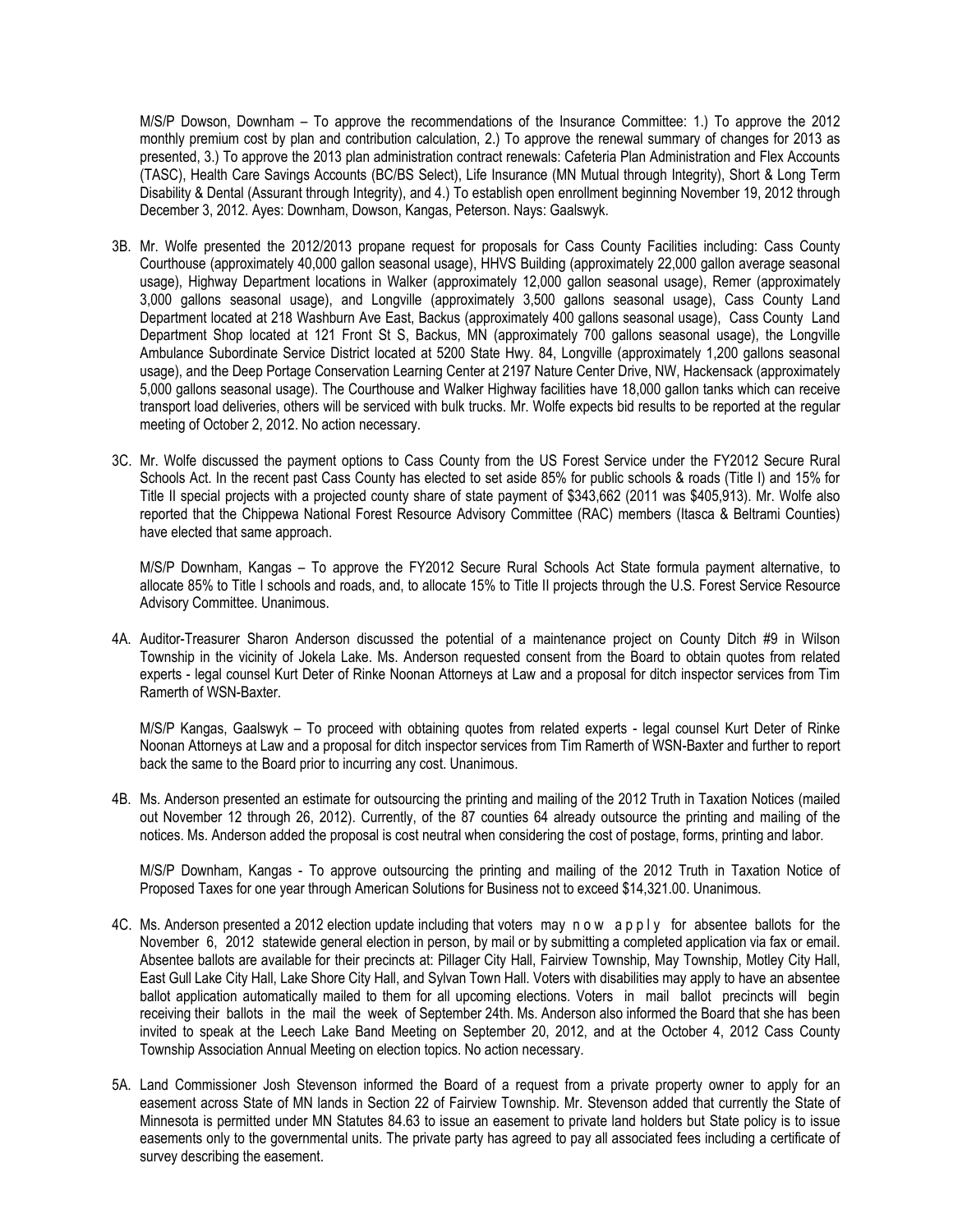M/S/P Gaalswyk, Kangas – To grant preliminary approval for a private property owner easement across State of Minnesota lands in Section 22 of Fairview Township, with final approval considered upon receipt of a certificate of survey from a Registered Land Surveyor, associated fees paid in full, and further a preference for Fairview Township to hold the easement. Unanimous.

5B. Mr. Stevenson requested board approval of a State of Minnesota Department of Transportation limited use permit #1111- 0024 for a Grant-In-Aid ATV crossing over State Highway #84 at the intersection of CSAH #5 in the City of Longville on behalf of the Woodtick Wheelers. Land Commissioner Stevenson added that the MnDOT permit may be expanded after bridge reconstruction on Highway 84 in the City Longville scheduled for 2013 or 2014.

Commissioner Dowson offered Resolution No. 53 -12 and moved its adoption, Commissioner Downham seconded:

WHEREAS, the Cass County Board of Commissioners is the duly elected governing body of Cass County; and

WHEREAS, the Cass County Board of Commissioners are concerned for the health and welfare of the community and the residents of Cass County; and

WHEREAS, the Minnesota Department of Transportation maintains jurisdiction over Trunk Highway right of ways;

WHEREAS, the Cass County Board of Commissioners wishes to enter into an agreement with the Minnesota Department of Transportation providing for limited use for ATV Use.

NOW, THEREFORE, BE IT RESOLVED: that the Cass County Board of Commissioners does herby authorize that Cass County enter into an agreement with the Commissioners of Transportation of the State of Minnesota providing for the limited use, under the terms and conditions set forth therein, for ATV Limited Use referred to C.S. 1111 (T.H. 84) County of Cass LUP#-1111-0024.

Resolution No. 53-12 was adopted by majority vote: Ayes: Downham, Dowson, Gaalswyk, Kangas, Peterson. Nays: None.

5C. Land Commissioner Stevenson reported receiving a request from private land owners for a 66' easement across State deeded County administered land located west of Woman Lake in section 22 in Woodrow Township.

M/S/P Peterson, Kangas – To grant preliminary approval of a private land owner for a 66' easement across State deeded County administered land located west of Woman Lake in section 22 in Woodrow Township with final approval considered upon receipt of a Certificate of Survey from a Registered Land Surveyor, associated fees paid in full, and a recommendation from Woodrow Township. Unanimous.

6A. HHVS Director Reno Wells introduced Cory Felske, and Casie Hines from Woodview Support Services / Oakridge Homes Inc. who responded to a request for proposals to provide the adult community support services (CSP) for Cass County. Mr. Felske and Ms. Hines presented a brief description of Woodview Support Services which have been in business providing services to individuals with developmental disabilities and mental illness for the last 32 years. Mr. Wells reported that in 2011 Cass County had 14 individual vendors that provided Community Support Services in the amount of 5,016 hours, with reimbursement for 90,485 miles and total cost of \$115,210. Mr. Wells added that HHVS recommends award of a contract to Woodview Support Services as they submitted the best proposal to provide the same or better service through one vendor.

M/S/P Gaalswyk, Kangas – To approve a contract with Woodview Support Services/Oakridge Homes Inc. to provide adult Community Support Services for Cass County clients with term of November 01, 2012 through December 31, 2013. Unanimous.

6B. Mr. Wells presented the resignation of Danielle Dalton, Eligibility Worker that will be effective Friday, September 28, 2012 and requested board approval to fill the budgeted Eligibility Worker position at a grade 20.

M/S/P Dowson, Downham – To accept the resignation of Danielle Dalton, Eligibility Worker, effective September 28, 2012 and further, receive & file the notice of intent to fill the budgeted Eligibility Worker position at a grade 20. Unanimous.